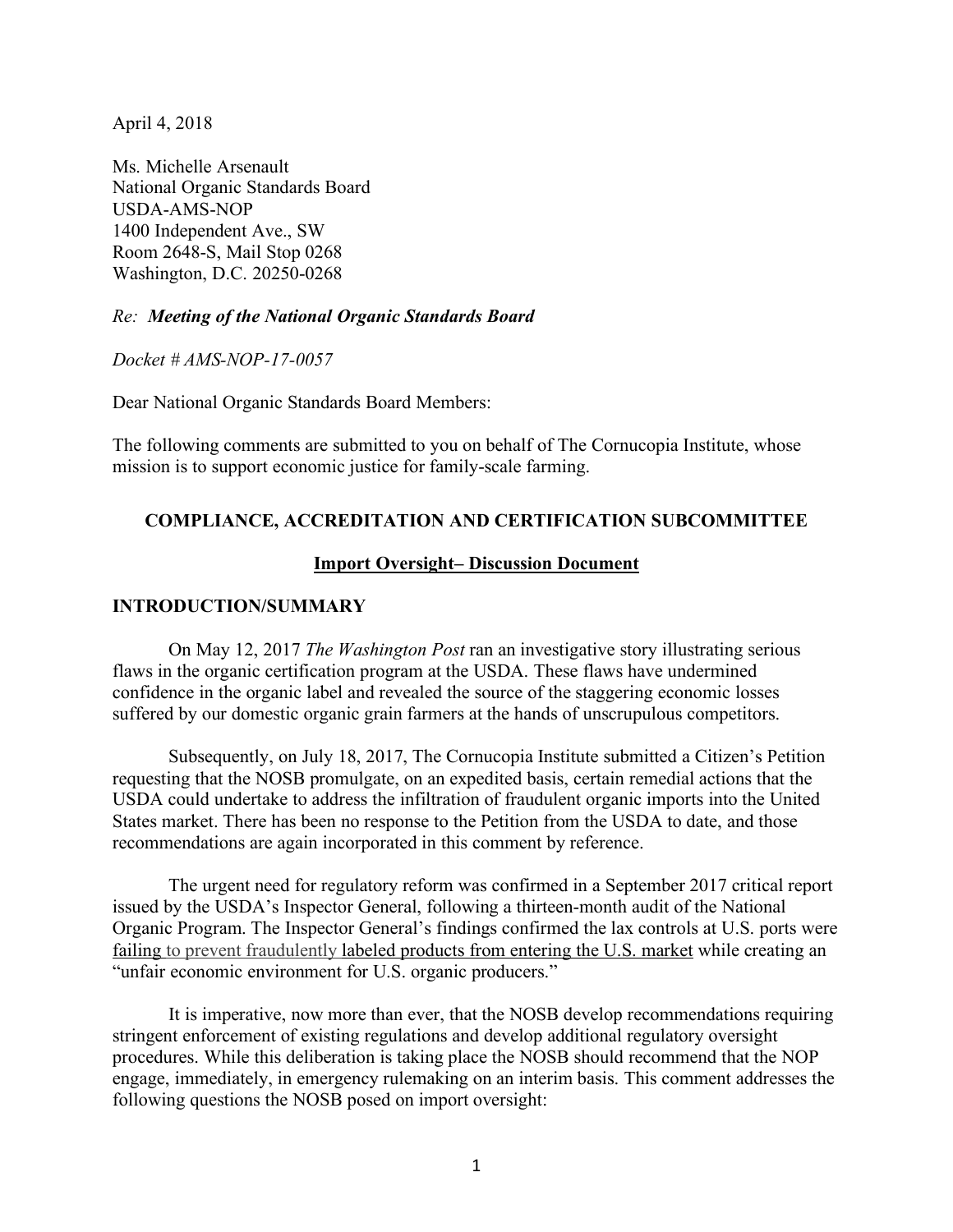#### **1) Role of document in an organic supply chain with a focus on imports.**

There are a number of documents created or utilized to import agricultural commodities. These documents are created by multiple parties, including, but not limited to the following: export government, U.S. government, exporter, importer, shipping company, and third parties. Some of the documents are sales contracts, pro forma invoices, commercial invoices, customs invoices, inspection certificates, insurance certificates, phytosanitary certification, sanitary certificates, health certificates, fumigation certificates, certificate of origin, packing lists, bills of lading, waybills, export permit/licenses, and import permit/licenses. These documents may or may not record the organic status of the shipment, since organic verification documents like organic certificates or transaction certificates are issued in addition to these other documents.

- *a) Should it be a requirement that the organic status of a product be recorded on all documents including those listed above? How would this increase organic integrity? What impact would this have on the industry?*
	- $\triangleright$  The organic status of a product should be required on any document presented at U.S. ports and borders for inspection and on any document required to accompany a shipment under any federal regulation. These documents include customs invoices, inspection certificates, phytosanitary certifications, health certificates, fumigation certificates, certificates of origin, and import permit/licenses.
	- $\triangleright$  Additionally, organic status must be required on shipping documents, such as the bill of lading. Requiring the organic status on the bill of lading will help identify organic shipments that have been fumigated or irradiated and must then subsequently be marketed as conventional.
	- $\triangleright$  Organic import certificates, which are traceable to the product's origin, should be required for all organic imports (regardless of whether the shipment originates from a country with which the United States has an equivalency agreement). Requiring an organic certificate reduces or eliminates the risk that a conventional product will subsequently be labeled organic.
	- $\triangleright$  To the extent a product's organic status is required and verified throughout the supply chain, the likelihood of document alteration during shipment is minimized. This would relegate certain cases of fraud to requiring a multiparty conspiracy to execute.
	- $\triangleright$  Increased documentation requirements obligate industry participants to insure paperwork is complete and a product's organic status is recorded properly. This should not substantially increase industry workload.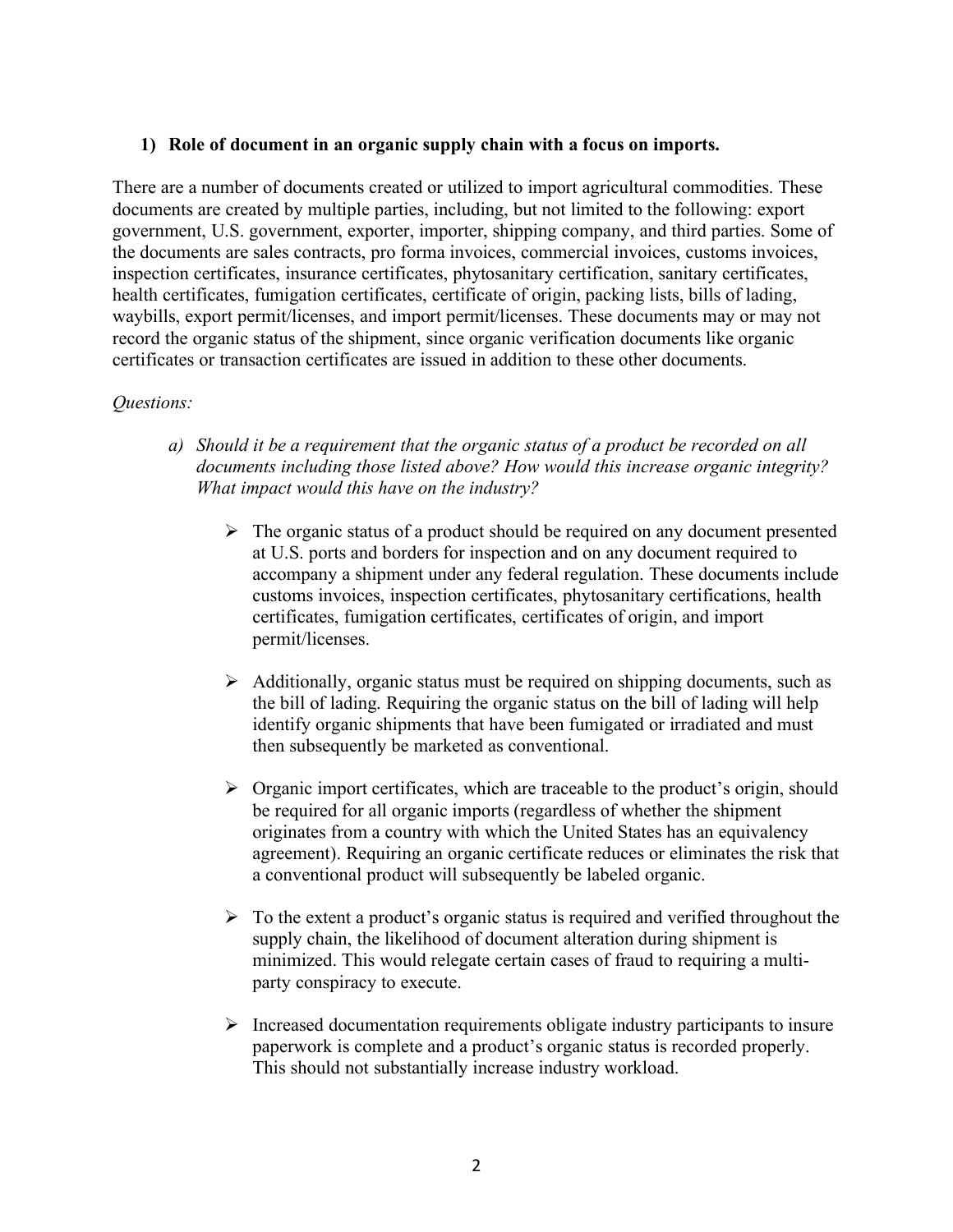- *b) Which documents (listed above or in addition) are necessary to verify an import supply chain? How well do these documents serve to prevent fraud?*
	- $\triangleright$  The phytosanitary certificate is critical in ensuring the organic product has not been treated with a prohibited input and should be required to accompany every shipment.
	- $\triangleright$  The phytosanitary certificate can be a more reliable indicator of a shipment's origin. For example, products shipped through Turkish free-trade zones could be improperly documented as of Turkish origin when the country of origin is, in fact, another country. Phytosanitary certificates can help verify the true country of origin.
	- $\triangleright$  The regulations should require inspection of phytosanitary certificates at all U.S. ports and borders.
	- $\triangleright$  Customs documents should indicate if agricultural products were fumigated or irradiated.
	- $\triangleright$  Fumigation documents for all agricultural commodities should include a notice that the products cannot be marketed as organic if the product was fumigated or irradiated. This requires systems in place for quick communication between APHIS and the NOP and, in some cases, for the relabeling of boxes, twist ties, or packaging.
	- $\triangleright$  All importers, brokers, traders, and buyers of imported organic products should be required to verify through customs documents that a product was not fumigated or irradiated.
- *c) Some imported products change hands once or several times while in transit. How do these documents appropriately trace and verify the organic status of the products for the ultimate importer?*
	- $\triangleright$  The regulations must require not only that the documents accompany the shipment, but also that every party in the supply chain involved in importing the product verifies that the documents indicate the product's organic status.
- *d) Different documents in the import supply chain are issued by different parties. Are some documents or issuing parties (like export governments) more reliable than others? Should these documents be required?* 
	- $\triangleright$  All documents issued by a foreign government indicating a product's organic status should be required as a condition of entry into the United States. Consignees and/or the entity taking possession of the organic product should be required to verify the existence of these documents and that the product's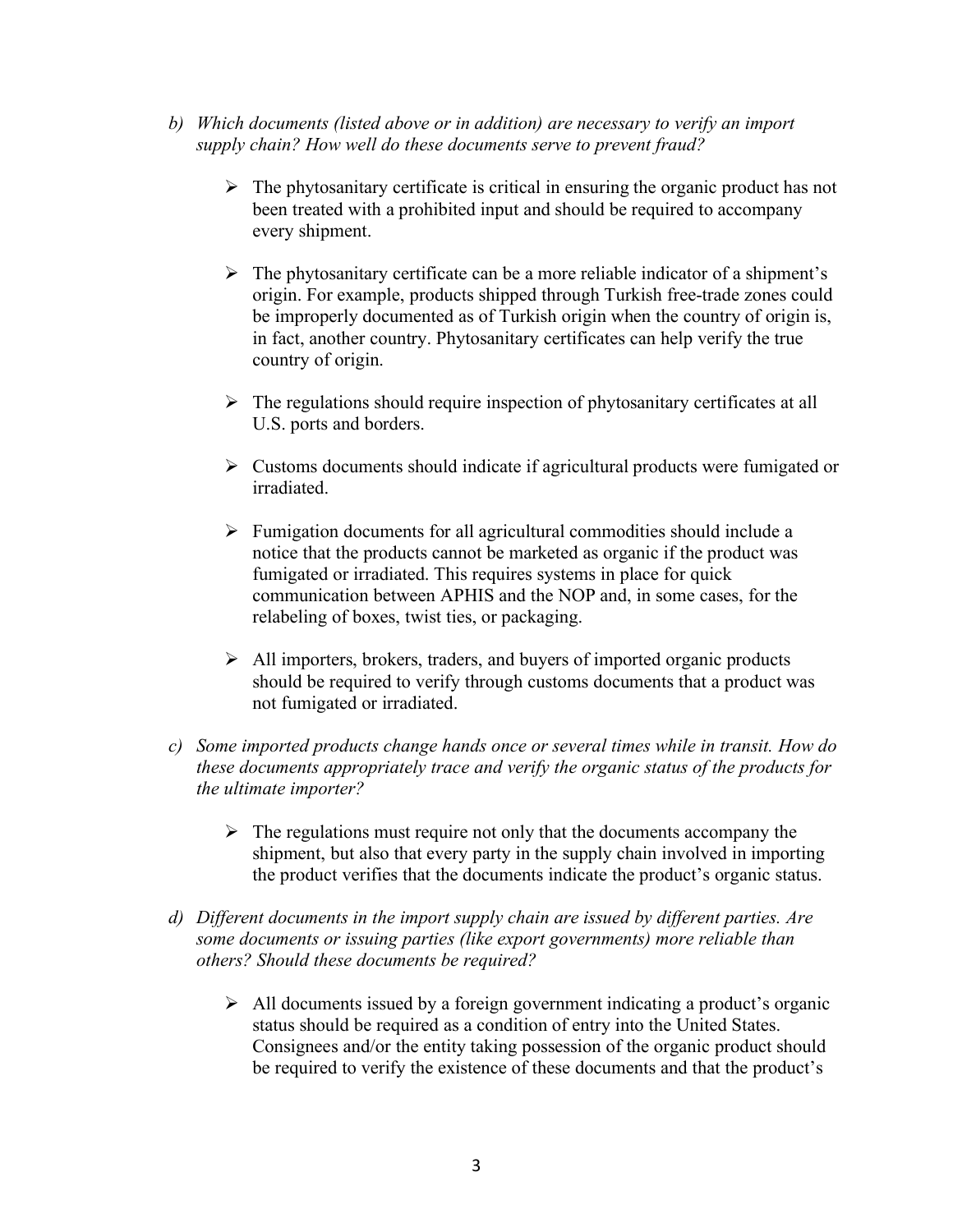organic status is indicated on the documents. In particular, phytosanitary and health certificates should accompany every import of an agricultural product.

- *e) Should the use of organic tariff codes (when they exist) be required when organic products fall under those codes? If so, should failing to use an organic tariff code negate the organic status of the imported product? Should the U.S. government be working actively to vastly increase the number of organic tariff codes? What impact would these changes have on the industry?*
	- $\triangleright$  Yes, organic tariff codes should be required, and failing to do so should negate the organic status of the imported product if the importer is afforded the opportunity to correct inadvertent errors and then refuses. Fines should accompany errors based on tonnage of the imported product.
	- $\triangleright$  HS codes provide a means to verify organic authenticity through data reconciliation and also provide a means to track organic shipments.
	- $\triangleright$  Yes, the U.S. government should work to increase the number of tariff codes to aid in product tracking and for collecting accurate and complete data on imported products. This data can help reconcile acreage-in-production data and yields as reported by foreign governments, which can indicate areas of fraud.
	- $\triangleright$  To the extent industry participants are not familiar with HS codes, they would need to familiarize themselves with their use and proper documentation.

## **2) Role of imports in the organic supply chain.**

Several international organic standards, like those of the EU or Japan, require the certification of importers, regardless of their interaction with organic products. Similarly, U.S. government regulations like FSMA have special requirements for importers of record as the first U.S. entity taking some level of responsibility for the imported product.

- *a) Should importers of organic products be required to be certified regardless of how they handle a product? What impact would this have on the industry?*
	- $\triangleright$  The regulations should require that importers of organic products be certified, even if they do not take physical possession of the product.
	- $\triangleright$  As facilitators of organic shipments, importers should not escape regulatory requirements and penalties that accompany certification and should be subject to the same certification requirements and penalties for regulatory violations.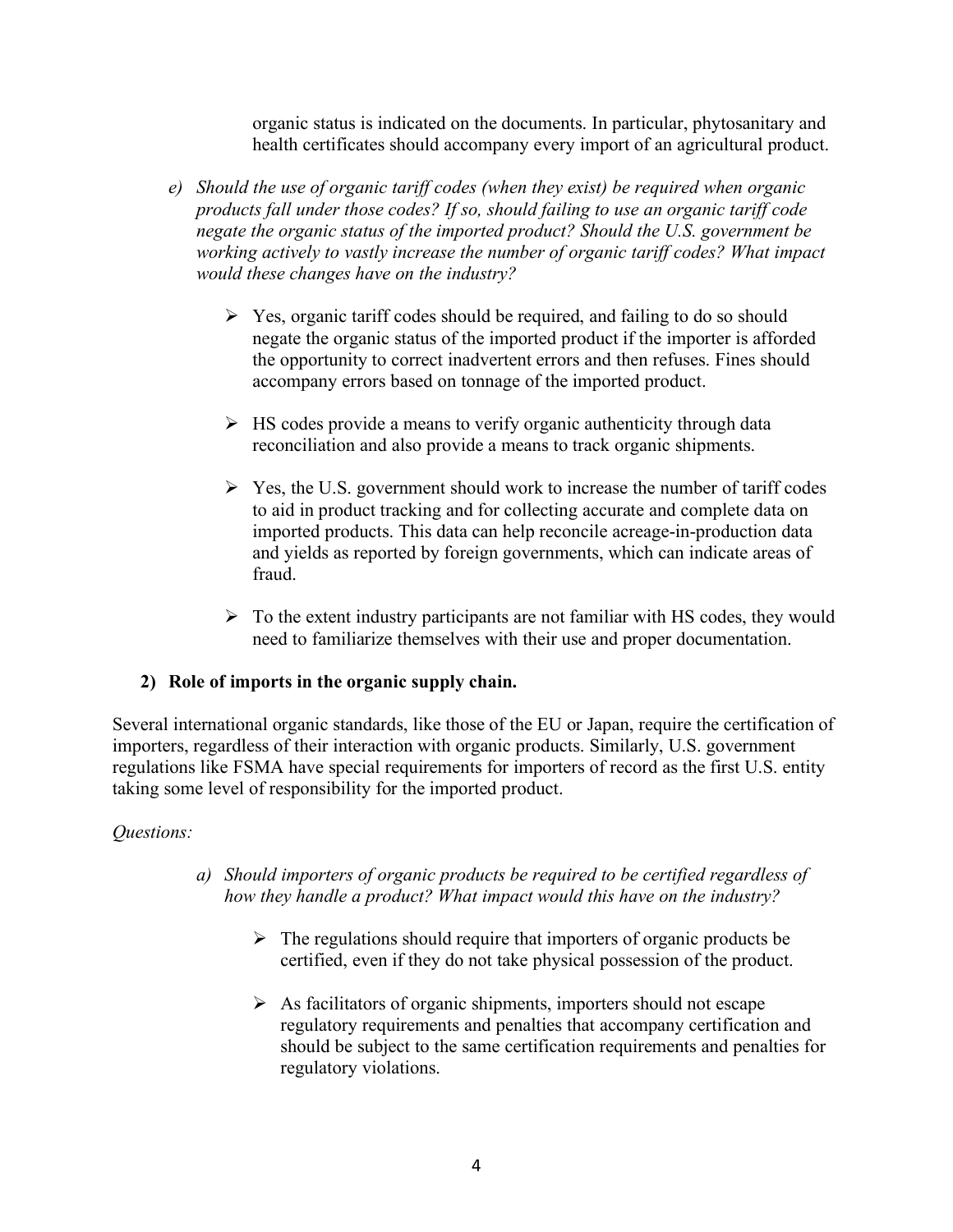- *b) The organic control system relies on a process that generally checks the organic status of a product one step back to the last certified operations. Should importers be held to a stricter standard of documentation or other forms of communication to verify the organic status of products being imported into the U.S.? What additional requirements should be placed on importers given their critical spot in the supply chain? What impact would this have on the industry?*
	- $\triangleright$  Importers should be required to conduct complete audit trace backs for each organic product and verify the certification status of each entity in the supply chain.
	- $\triangleright$  The documentation requirements on importers are reasonable, as they occupy a unique position in the supply chain often as the initiator and facilitator of the import. Fairness dictates that certification and heightened responsibilities be placed on parties standing to gain financially from importing organic products.
- *c) What documents or system should be developed for an importer to verify the organic status of a shipment?*
	- $\triangleright$  The United States should implement an electronic system like the European Union's Trade Control and Expert System (TRACES) and investigate how block-chain technology can be used to protect organic integrity.
	- $\triangleright$  An electronic system which requires importers, processors, and traders to enter their transactions in real time increases transparency. The system will allow a trader to do business only if the trader confirms the data of previous traders are logged into the system.

## **3) Role of uncertified operations in the supply chain.**

The current regulations exempt several types of operations from organic certification based on how products are handled. Operations may be involved in the import supply chain but not be certified—for example, brokers and traders who do not take possession, but take ownership, of a product are not required to be certified. Similarly, transport operations and customs brokers who are involved in the logistical transport or clearance of shipments are not required to be certified. CBP licenses private entities known as "customs brokers" serve a unique role in ensuring imports meet the documentation/regulatory requirements for import into the U.S.

## *Questions:*

*a) What are examples of uncertified handlers in import or domestic supply chains? Should these operations be certified or not, what additional value would this bring, and what impact would this have on the industry?*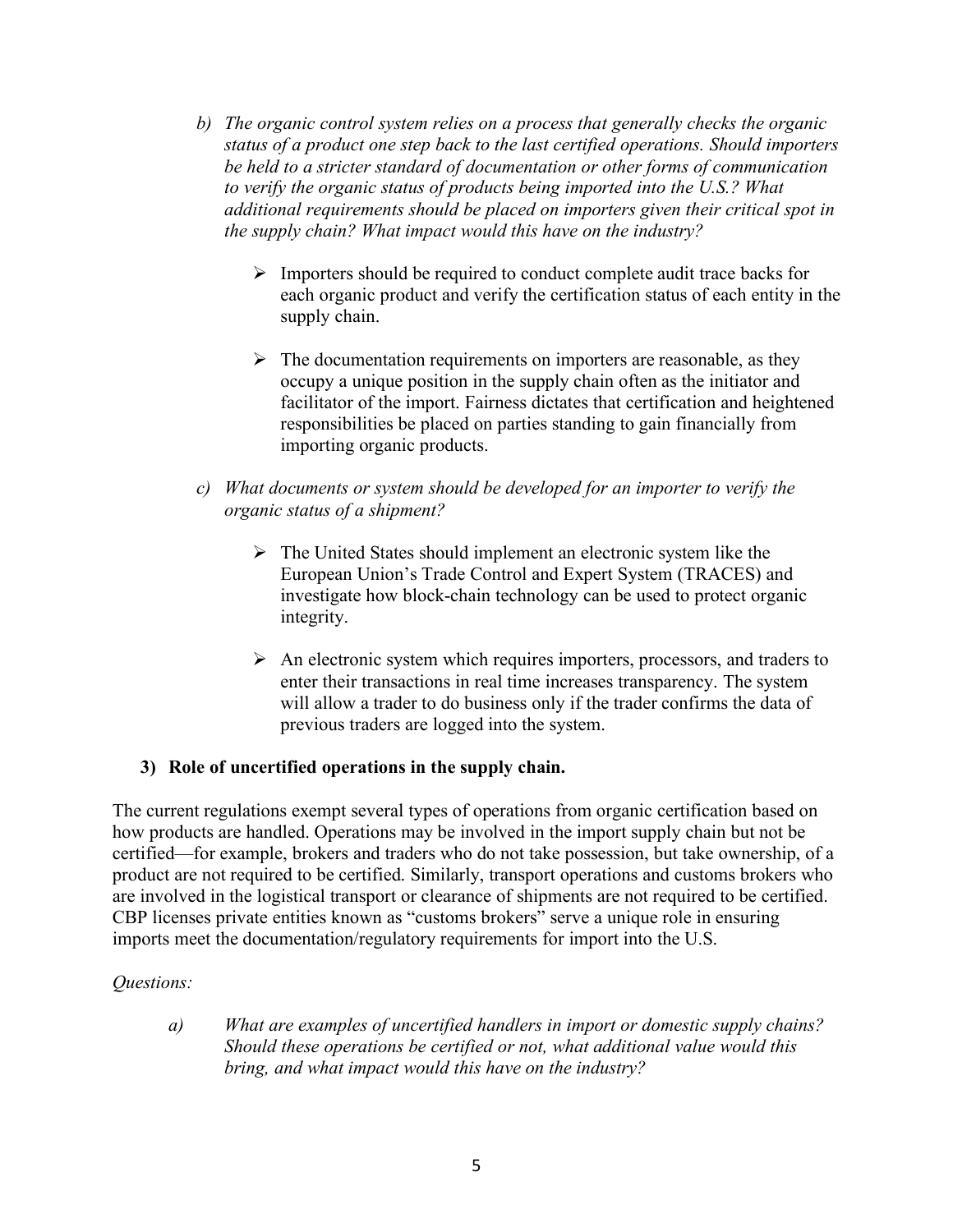- $\triangleright$  See Response to 3(b)
- *b) Should operations that take ownership of products or operations that market, but don't own, products be required to be certified? What impact would this have on the industry, and how would this improve supply chain integrity?*
	- $\triangleright$  Many importers, traders, brokers, and handlers who do not take possession of an organic product are not required to be certified under current regulations. If an entity is involved in importing organic products, the regulations should require certification, which would trigger the verification requirements and penalties for violations under the current regulations. Certification of all parties involved in importing organic products is critical.
- *c) What role do customs brokers play in the organic control system? How could customs brokers be further engaged with organic integrity through regulation or other means? What impact do uncertified customs brokers have on the organic control system?*
	- $\triangleright$  Customs brokers offer expertise in the import clearing process with information such as the use of HS codes, trade arrangements, taxes, quotas, and tariffs.
	- $\triangleright$  Customs brokers could be further engaged by offering expertise in the area of organic import codes, equivalency and recognition agreements, and documentation and inspection requirements specifically applied to organic imports.
	- $\triangleright$  Certification of brokers could help promote organic integrity by encouraging specialized expertise in the area of organics specifically related to documentation requirements and customs clearance.

## **4) Global and national organic crop acreage information.**

Several data points are required by the USDA, either as part of annual reporting requirements, or to populate the Organic Integrity database. A piece of information not required is acreage and yield information at the production level.

- *a) Would including production acreage and yield information in the Organic Integrity database serve to strengthen global organic control systems? If so, how would this information be used?* 
	- $\triangleright$  Production acreage and yield data provide valuable information to show whether a country's exports are supported by the acreage and yield data. This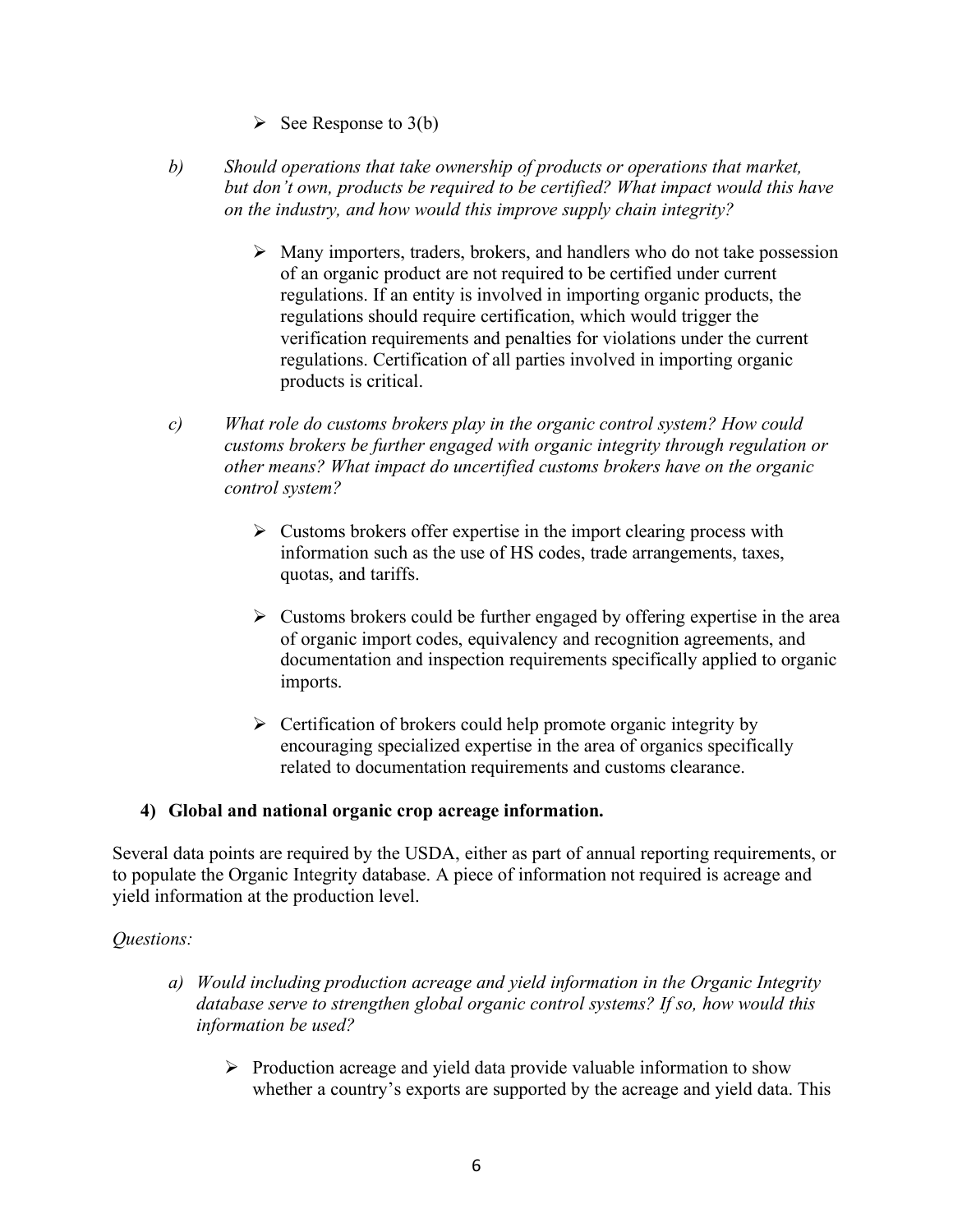information would be used to flag high-risk areas where yields exceed realistic quantities given a country's reported organic acreage.

- *b) Is acreage and/or yield information currently being accumulated by certifiers? What concerns do certifiers have in collecting and communicating the information to the NOP?*
	- $\triangleright$  Requiring certifiers to collect production acreage and yields would assist the NOP in compiling this data, which promotes organic integrity by allowing the NOP to evaluate production acreage and reported yields and then identify discrepancies.
- *c) Is both acreage and yield information important?*
	- $\triangleright$  Yes, fraud cannot be readily identified through production data if the acreage is not included. Realistic yields cannot be determined without knowing the acreage.
- *d) Should acreage and yield information be proprietary to the operations and not communicated? What would be the impact be of sharing the information with certifiers and ultimately the NOP and public (thru the Organic Integrity database)? If privacy and other concerns prevent publishing individual information, would aggregate data be helpful and at what level of aggregation (state, county, etc.).*
	- $\triangleright$  Aggregate data would be valuable as high-risk areas and countries could be identified and flagged for investigation. An operation's organic acreage and yield data should be publically available unless the operation can demonstrate reasons confidentiality is warranted. This might be justifiable in some kind of small production of highly specialized crop where one producer might be responsible for a major percentage of world production. But for common commodities, like corn, soy, wheat, and more there could be no justification for recognizing acreage in production figures as trade secrets.
- *e) Are there other means to accurately calculate organic acreage and/or yield estimates on a country-by-country basis?*
	- $\triangleright$  The USDA should investigate the use of trade agreements to incentivize all countries from which organic imports originate to develop tracking mechanisms to report acreage and yield data to FiBL.
- *f) Should these reporting requirements also be required of countries operating under an equivalency agreement?* 
	- $\triangleright$  Yes. A term of these equivalency agreements should be reporting acreage and yield data.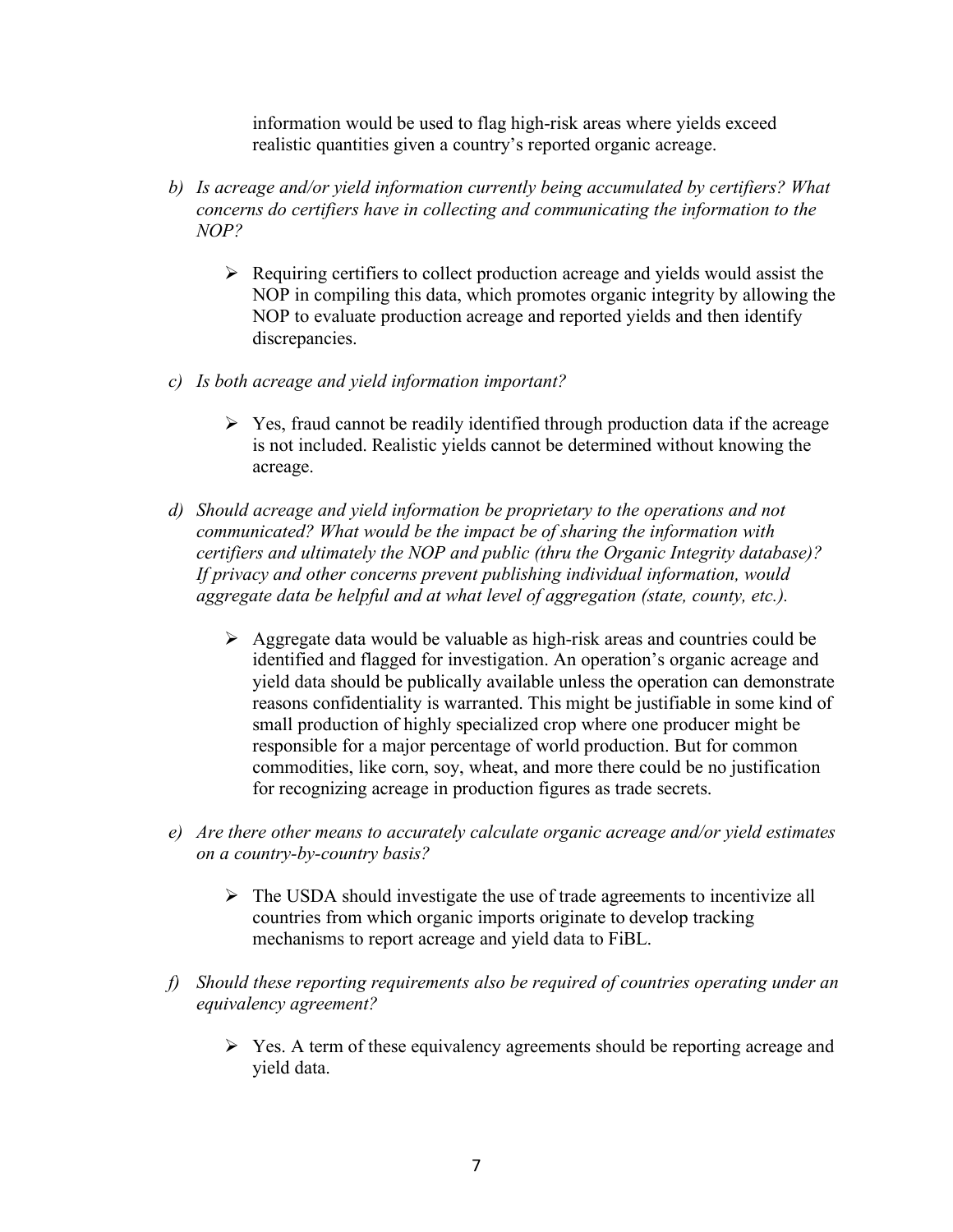- *g) Can this acreage and yield information be a basis by which certifiers can track the approximate volume of product an entity would be allowed to sell under their organic certificate?*
	- $\triangleright$  Yes. An entity should not be allowed to sell more organic product than it is producing unless the entity can verify and explain the data discrepancy.

# **5) Equivalencies, recognition agreements and certified operation databases (like the Organic Integrity Database).**

The NOP-designed and maintained Organic Integrity Database serves as a way to independently and rapidly verify the authenticity of an organic certificate. This database includes all operations certified to USDA organic regulations by an NOP accredited certifier. This database does not include operations in equivalent countries eligible to export to the U.S. as organic nor operations certified to the USDA regulations by a certifier operating under a recognition agreement.

# *Questions:*

- a) *Should the NOP require foreign governments to maintain a similar database with certified operator data in its equivalency and recognition agreements?*
	- $\triangleright$  The U.S. should require all countries from which organic imports originate to collect and report the same information available for operations certified to USDA organic regulations by NOP accredited certifiers.
- b) *Should this data be required to be integrated into the Organic Integrity Database?*
	- $\triangleright$  The USDA should report this information for each country and make the information publically available in the Organic Integrity Database.
- c) *How would this data serve to strengthen the global organic control system?* 
	- $\triangleright$  The Organic Integrity Database should be expanded to include information to show circumstances where an entity is de-certified and then re-certified. Settlement agreements and audit results should be posted promptly.
	- $\triangleright$  Organic acreage and yield production are critical components in determining whether reported yields and export data are accurate and should be included in the Organic Integrity Database. When the numbers cannot be reconciled, the USDA should investigate for possible fraud.

## **6) The role of residue testing to verify bulk shipments of grain.**

USDA organic regulations require certifiers, on an annual basis, to sample and test a minimum of 5% of the operations they certify. Testing for residues has been an integral part of some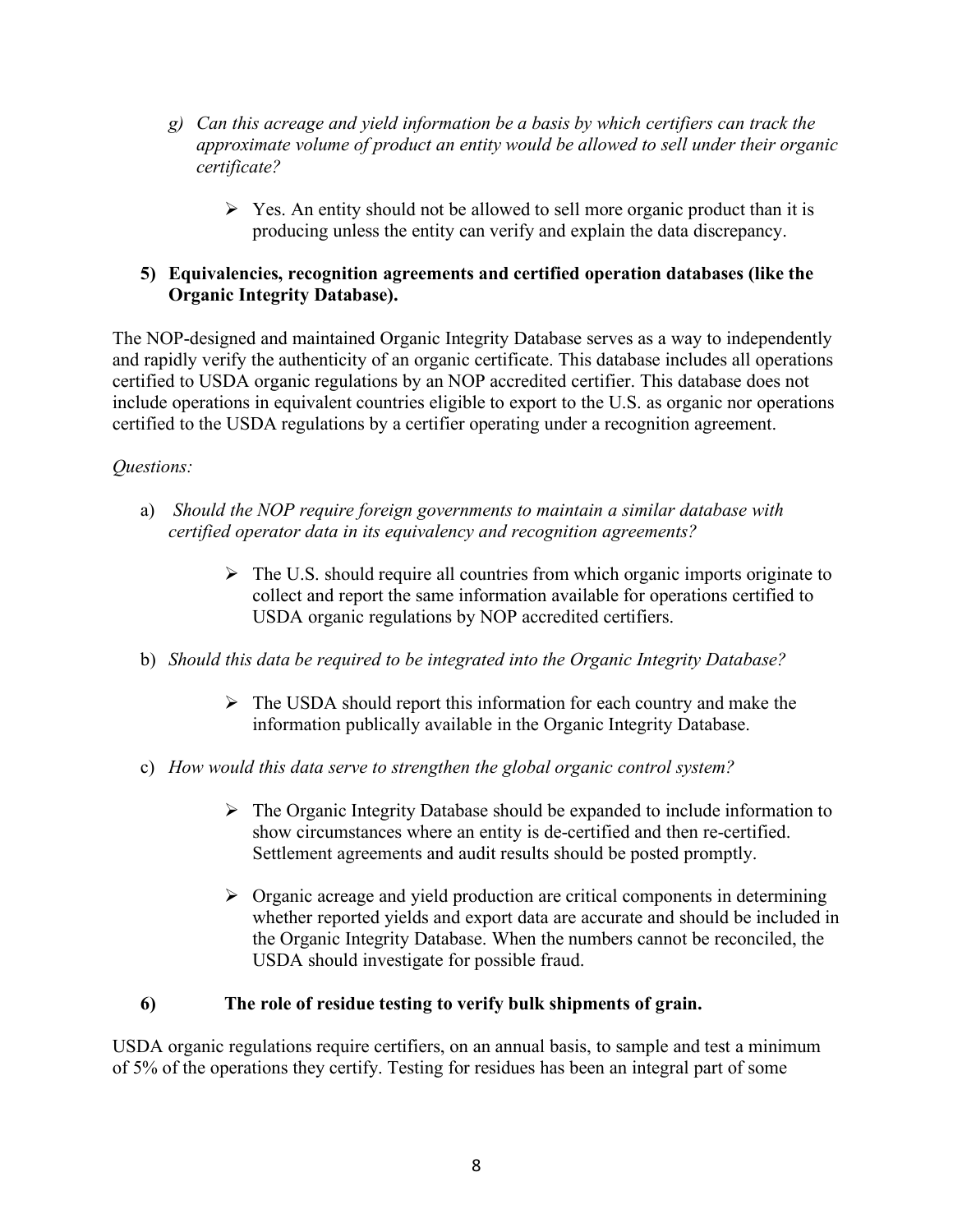organic control systems. For example, this is commonly required in Europe and is part of the procedures of the California State Organic Program.

# *Questions:*

- *a) Should testing of imports be required? Does testing provide useful information, or is it situational? If situational, please provide situations where it is useful or not useful. What burden would this put on the industry? What party (importer, exporter, other) should be responsible for testing?*
	- $\triangleright$  Testing of imports at U.S. borders and ports should be mandatory for all shipments meeting certain volume thresholds. Additionally, and regardless of a volume, testing should be mandatory where the country of origination is associated with a high risk of fraud or a particular organic commodity has been associated with fraudulent labeling. Importers should be required to notify Customs of incoming shipments meeting designated volume thresholds and/or originating from high-risk areas. Without fail, the USDA, APHIS, and Customs should then coordinate mandatory testing of these shipments.
	- $\triangleright$  All mandatory testing should also be required at the load port and coordinated by the importer. This testing should be performed by a qualified third party, such as, a GAFTA Certified Superintendent. The regulations should require the importer to submit the testing results for customs clearance.
	- $\triangleright$  Random, periodic testing should also be conducted of all shipments of organic products, even if the organic cargo is below designated volume thresholds and/or from countries or regions considered low risk for fraudulent labeling.
- *b) Should testing be required if the shipment passes a certain market value or size threshold?*
	- $\triangleright$  Testing should be required of shipments as noted in response to 6(a).
- *c) If testing should be completed, what type of testing should be done?* 
	- $\triangleright$  Residue and GMO testing should be performed.

## **7) Verification of organic status is perishable supply chains.**

Fresh produce supply chains are unique. Such products cannot be fully packaged due to their nature and requirements for refrigeration, inspection, sampling, and respiration. This makes fresh produce especially vulnerable to cross-contamination and difficult to label and track. Fresh produce transactions often occur very quickly due to their perishable nature.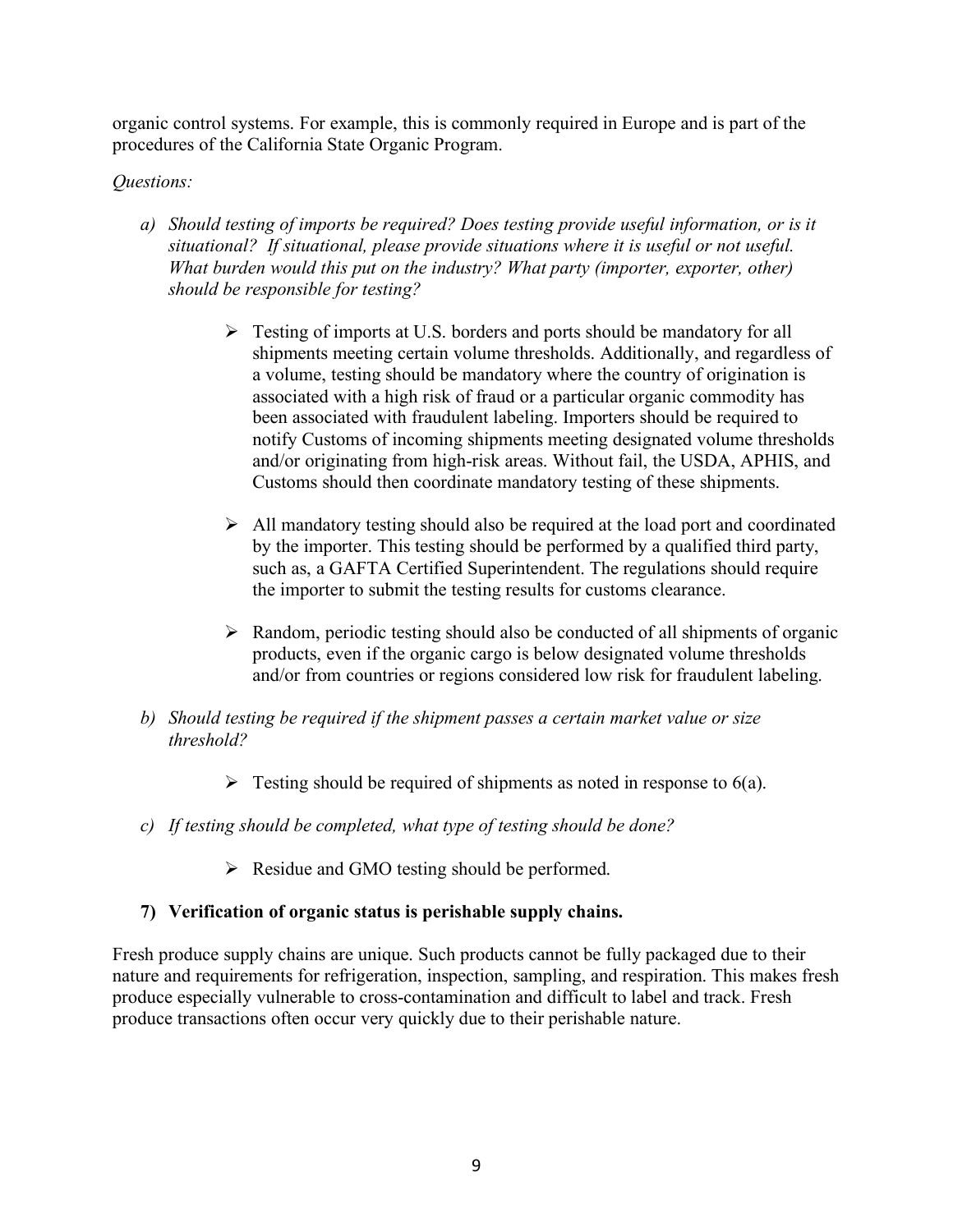# *Questions:*

- *a) What additional actions can be taken to increase supply chain integrity in fresh produce supply chains?*
	- $\triangleright$  The USDA must coordinate with Customs and APHIS to identify shipments of produce that are fumigated or irradiated. These government agencies must coordinate efforts to flag and stop sale of organic produce that is fumigated or irradiated.
	- $\triangleright$  APHIS and/or Customs should be required to immediately notify the NOP if a shipment is treated with a prohibited substance. The shipment should then be marked and relabeled as non-organic.
	- $\triangleright$  The regulations should require importers to be certified and that these certified entities immediately notify the NOP if a shipment is treated. Requiring the use of organic HS codes will help identify shipments which originated as organic, but because of irradiation or fumigation are converted to conventional.

# **8) Role of certifier/operation when certifying a commodity in a third country with import controls on the commodity.**

Some commodities imported into the U.S. from certain origins may be subject to fumigation or other treatment in order to be imported into the U.S. as a requirement of APHIS, another government agency, or by statute. The Fruits and Vegetables Import Requirements (FAVIR) database lists the requirements for fresh fruits and vegetables, and the Seeds Not for Planting lists several other requirements for non-fruit or vegetable commodities.

- *a) Should certifiers of operators who are producing commodities subject to import restrictions or mandatory fumigation conduct further assessments to verify a compliant marketing plan is in place for said commodities?*
	- $\triangleright$  Yes, certifiers should conduct additional assessments of operators who produce commodities subject to import restrictions or mandatory fumigation. Certifiers should require documentation from operators verifying the operators are aware of the restrictions, are following protocols, and include their protocols as part of their OSPs.
- *b) Is this currently being done by certifiers, and have certifiers operating abroad had this activity verified during NOP accreditation audit?*
	- $\triangleright$  To the extent certifiers are not conducting assessments, the NOP should require that certifiers abroad verify the activities of operators importing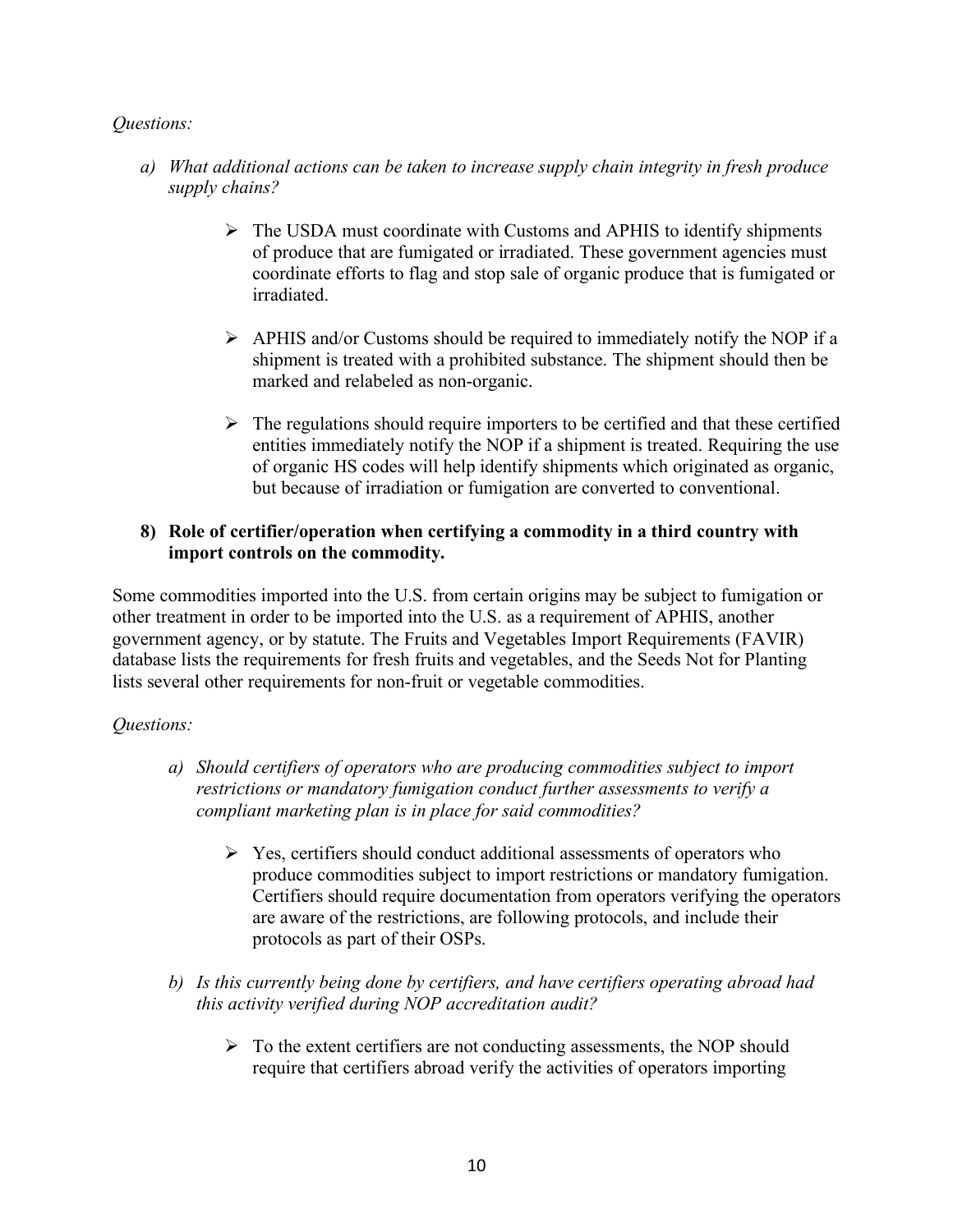products subject to restrictions and fumigation. A certifier's verification activities should be evaluated as part of the NOP accreditation audit.

- *c) Should certified operators importing products from abroad conduct specific assessment related to mandatory fumigations or treatments? Is this currently done by certifier's who are certifying importers?*
	- $\triangleright$  See Response to 8(b)
- *d) Do certifiers have the expertise, training, and ability to conduct these audits/risk assessments? What additional training would be helpful to certifiers and operators?*
	- $\triangleright$  The NOP should provide educational training to certifiers, certified operations, and interested parties on the roles of APHIS and CBPAS, especially on use of the FAVIR database.
	- $\triangleright$  In an effort to verify that certifiers and certified operations maintain records that establish the organic integrity of imports, certifiers should:
		- Maintain a current list of agricultural products which are required by federal or state law to be treated with fumigation or ionizing radiation and which treatments are prohibited by the organic regulations;
		- Provide a list of these commodities to inspectors for use in verifying that an operation has adequate record-keeping practices to ensure a listed commodity was not subjected to a prohibited treatment and subsequently allowed to enter the organic market;
		- Require certified operations importing agricultural products into the U.S. to retain and provide upon inspection any communication from U.S. Customs and Border Protection Agriculture Specialists (CBPAS) concerning the pre-clearance process for a shipment; and,
		- Require certified importers to provide import permits and the USDA's accompanying instructions, including treatment notices.

## **9) Additional controls for origins with documented fraud or integrity issues.**

It is common in other import regimes for food control or phytosanitary regulations to impose additional requirements from regions with documented issues of fraud. In August 2017, additional control and reporting requirements were imposed by NOP for a set period of time on certifiers of handling operation in regions identified as high-risk. Similar actions have been taken by the EU in regards to the import of certain organic product from some countries.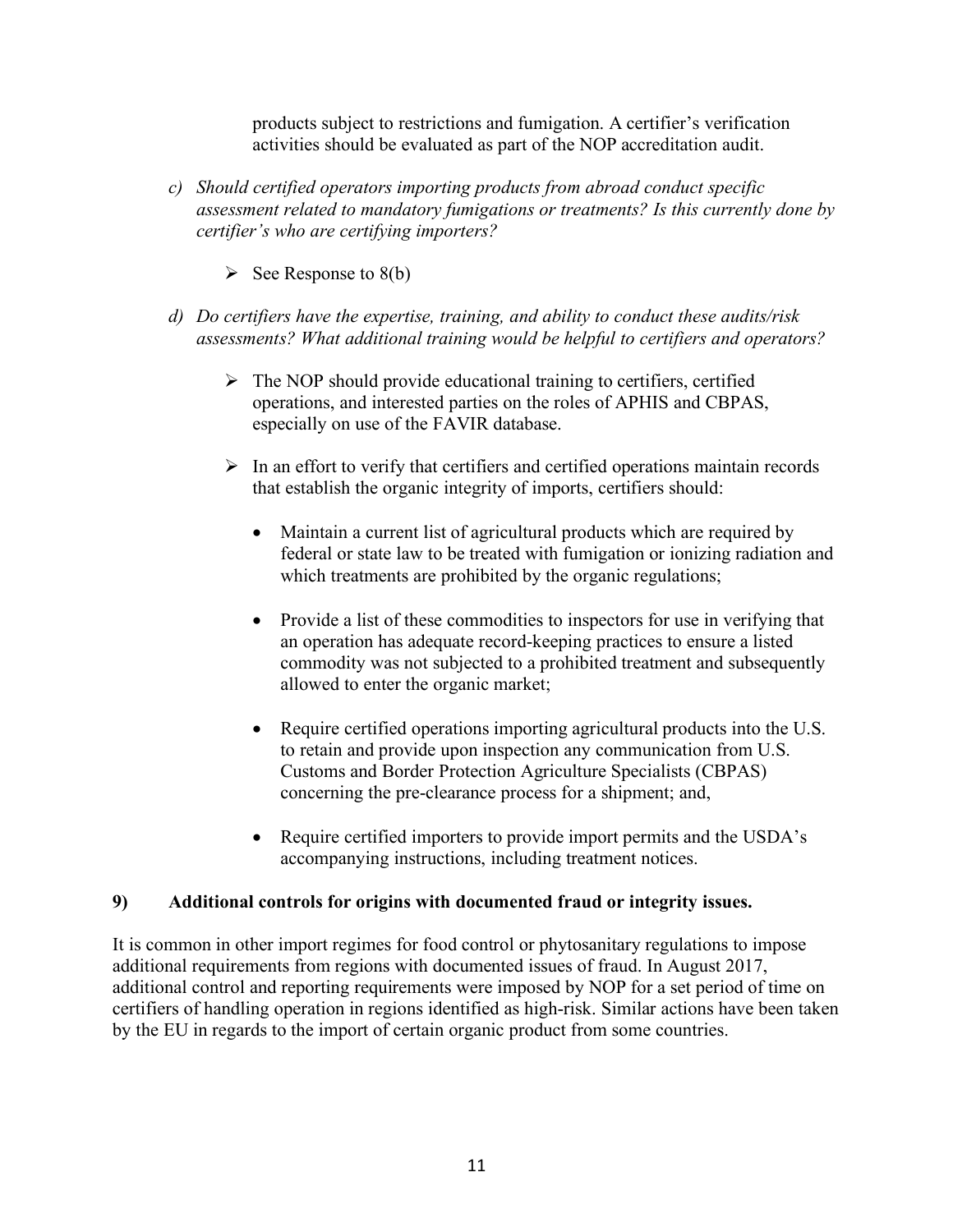- *a) Should the NOP develop an ongoing system to impose additional requirements on operations doing business in or with countries or regions with documented fraud?*
	- $\triangleright$  Yes, additional requirements should be imposed on operations doing business with at-risk countries or regions. The NOP should identify those regions where fraud is documented or strongly indicated and require certifiers to conduct additional targeted, unannounced testing of organic products originating or transshipped through these countries.
	- $\triangleright$  Although additional requirements should be imposed on operations doing business with at-risk countries, the NOP cannot rely exclusively on a high-risk designation in exercising its oversight and enforcement authority. Bad actors will adjust international shipping routes to avoid increased scrutiny. While enhanced vigilance is required for at-risk geographic regions, increased and stringent enforcement is required with regard to all imported organic products, regardless of origin.
- *b) Should testing be mandatory for shipments from these regions? If so, where should testing be done?*
	- $\triangleright$  Yes, testing should be conducted at the load port and at the U.S. borders and ports of entry.
- *c) What criteria should be used to identify a region of increased concern? What role do changes in USDA ERS import data play in these evaluations?*
	- $\triangleright$  The following criteria should be used to identify regions of increased concern: documented or strong indicators of organic fraud originating in the region, inconsistent or incomplete trade data on organic products, unstable political and regulatory regimes, history of organized crime in trade, and availability of prohibited inputs.
	- $\triangleright$  ERS import data should be compared to organic acreage and yield data reported by a country to identify inconsistencies and possible fraud.
- *d) What impact would this have on industry?*
	- $\triangleright$  For industries that engage in trade with high-risk countries, inbound shipments will undergo additional scrutiny.
- *e) Should the NOP develop specific channels of communication with our global organic certification partners, to better identify, track, deter, and prevent fraudulent organic products? Are there examples of this type of communication already present and how could this be improved and implemented?*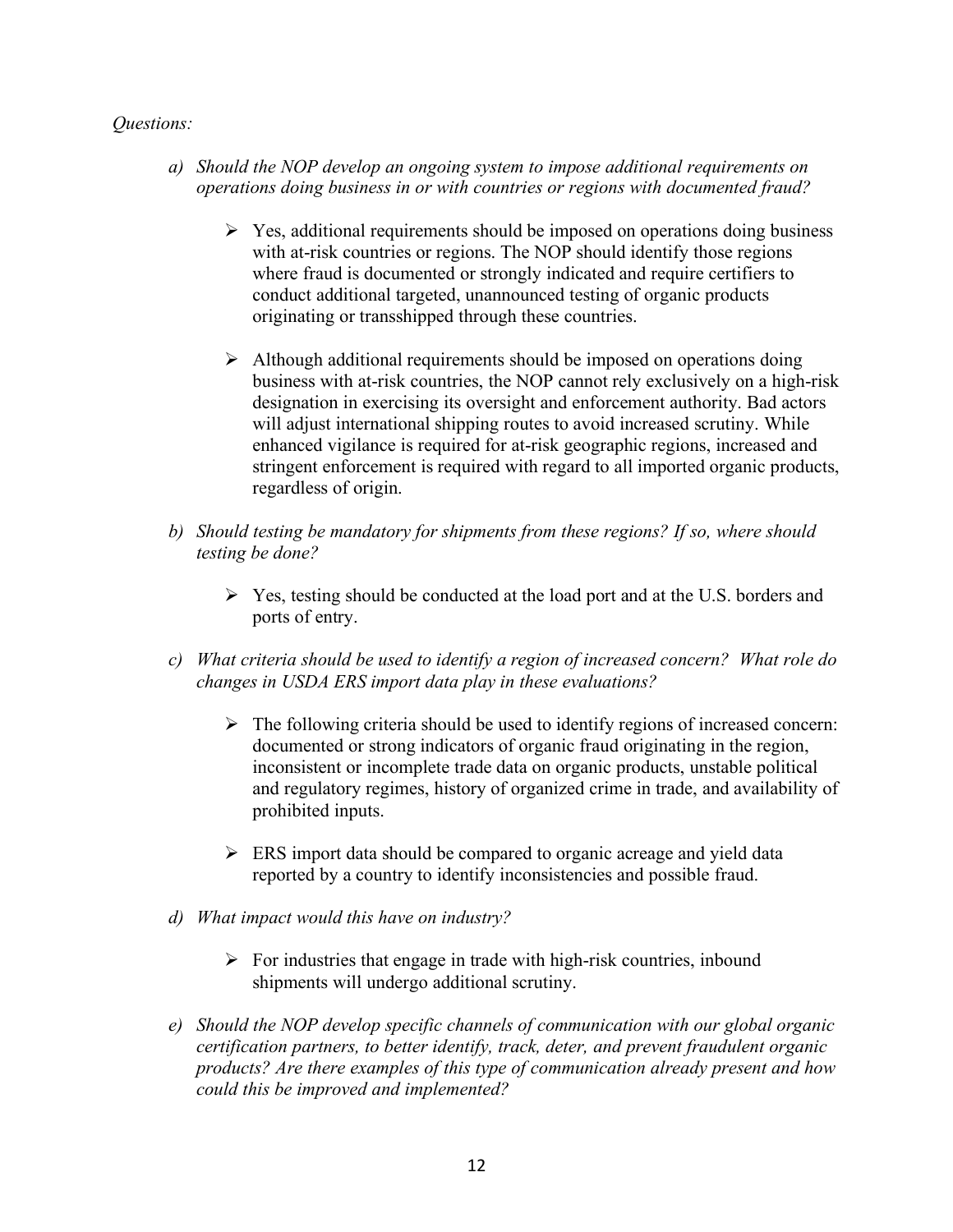- $\triangleright$  Yes, specific channels of communication should be developed, including the use of integrated electronic data platforms.
- $\triangleright$  Equivalency agreements should require foreign countries to notify the NOP of any rejected shipments.

# **10) Fully Supply Chain audits.**

Organic control systems currently rely on checking the organic status one step back from the party which products are being purchased or the last-certified operation in the supply chain. The control system makes it difficult to conduct full supply chain audits, from shelf to field, if each operation and certifier is only looking one-step back.

- *a) Do fully supply chain audits offer value in ensuring organic integrity? If so, who should conduct these audits, and when?*
	- $\triangleright$  The regulations should require the certification of importers. Importers should be required to conduct full supply chain audits before the organic product is marketed in the United States.
	- $\triangleright$  The regulations should require that every entity in the international supply chain involved in importing an organic product into the United States be certified.
- *b) What are the challenges of completing full supply chain audits?*
	- $\triangleright$  A complete supply chain audit is dependent upon the accessibility and availability of documents identified or collected by every entity in the supply chain. Electronic data bases can eliminate many of these challenges.
- *c) How could the start and end points of a supply chain audit be defined in a systematic and repeatable way (commodity-based, geography-based, other criteria)?*
	- $\triangleright$  Supply chain audits need to account for the commodity's geographic origin and every step in the supply chain, from farm to port or border.
	- $\triangleright$  Because complex international supply chains increase opportunities for fraudulent conduct, the NOP must impose stringent audit trail requirements of every entity engaged in importing shipments of organic products. A complete audit trail, which traces imports back to the point of origin overseas, is necessary to combat fraudulent organic imports entering the United States.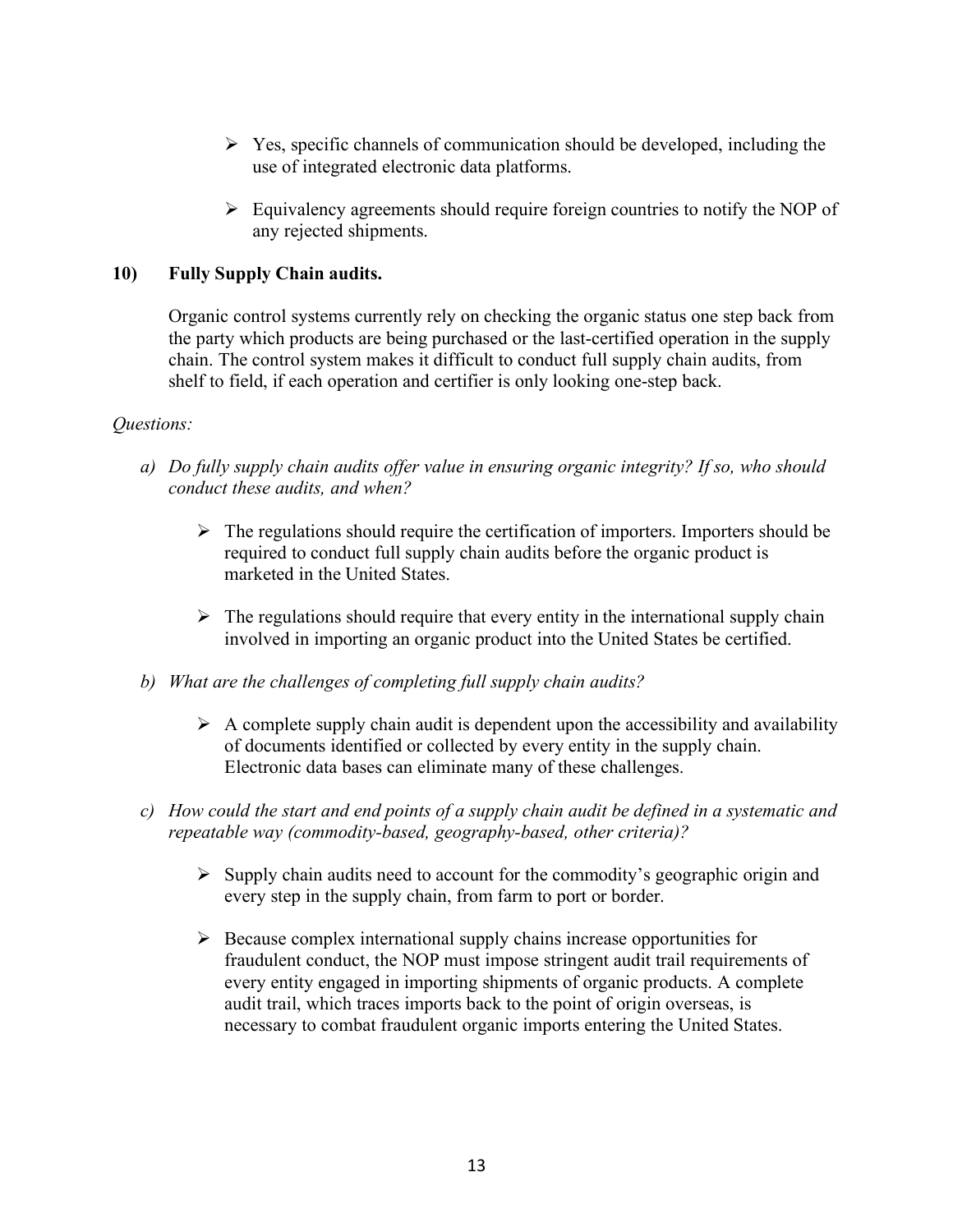- *d) What are possible approaches that full supply chain audit could take (desk audits, physical audits, etc.)?*
	- $\triangleright$  Audits should not be limited to any one method, but should always include the required periodic physical audits of operations by certifiers and audits of certifiers by the NOP.

#### **11) Other areas/questions/opportunities/threats.**

- *a) What other areas should the NOSB focus on in order to have the greatest impact on strengthening the global organic control system or to deter fraud in an organic supply chain? What are the areas of greatest weakness in the global organic control system, and what can be done to improve them?*
	- $\triangleright$  See Response to 3(c)
- *b) What other information would be helpful to inform the NOSB deliberations and work on composing recommendations?*
	- $\triangleright$  See Response to 3(c)
- c) *Can the NOP accreditation system play a role in providing consistency in the oversight of both domestic and international certifiers in the area of global trade? Do you have suggestions for specific activities or systems that could be implemented?*
	- $\triangleright$  It is critical that the regulations be amended to require certification of shippers, brokers, distributors, and transportation companies, whether or not they open, reconstitute, repackage, or relabel the organic products. Simply stated, all persons or entities that ship, receive, transport, manage, or direct the movement of organic grain that is presented for entry into the United States must be certified to protect the integrity of the USDA organic label.
	- $\triangleright$  Similarly, requiring certification of the entity that receives any shipment of an organic product, regardless of whether its packaging or handling has been reconstituted or is simply directing the movement of the grain, adds an additional layer of verification before the product enters the United States market. Certification of these receivers, regardless of how the product is maintained and directed throughout the transportation channel, will help identify instances in the supply chain where organic integrity has been compromised.
	- $\triangleright$  Brokers, traders, transporters, or distributors should not be exempt from certification under any circumstance if they engage in transactions involved in importing shipments of organic grain into the United States.